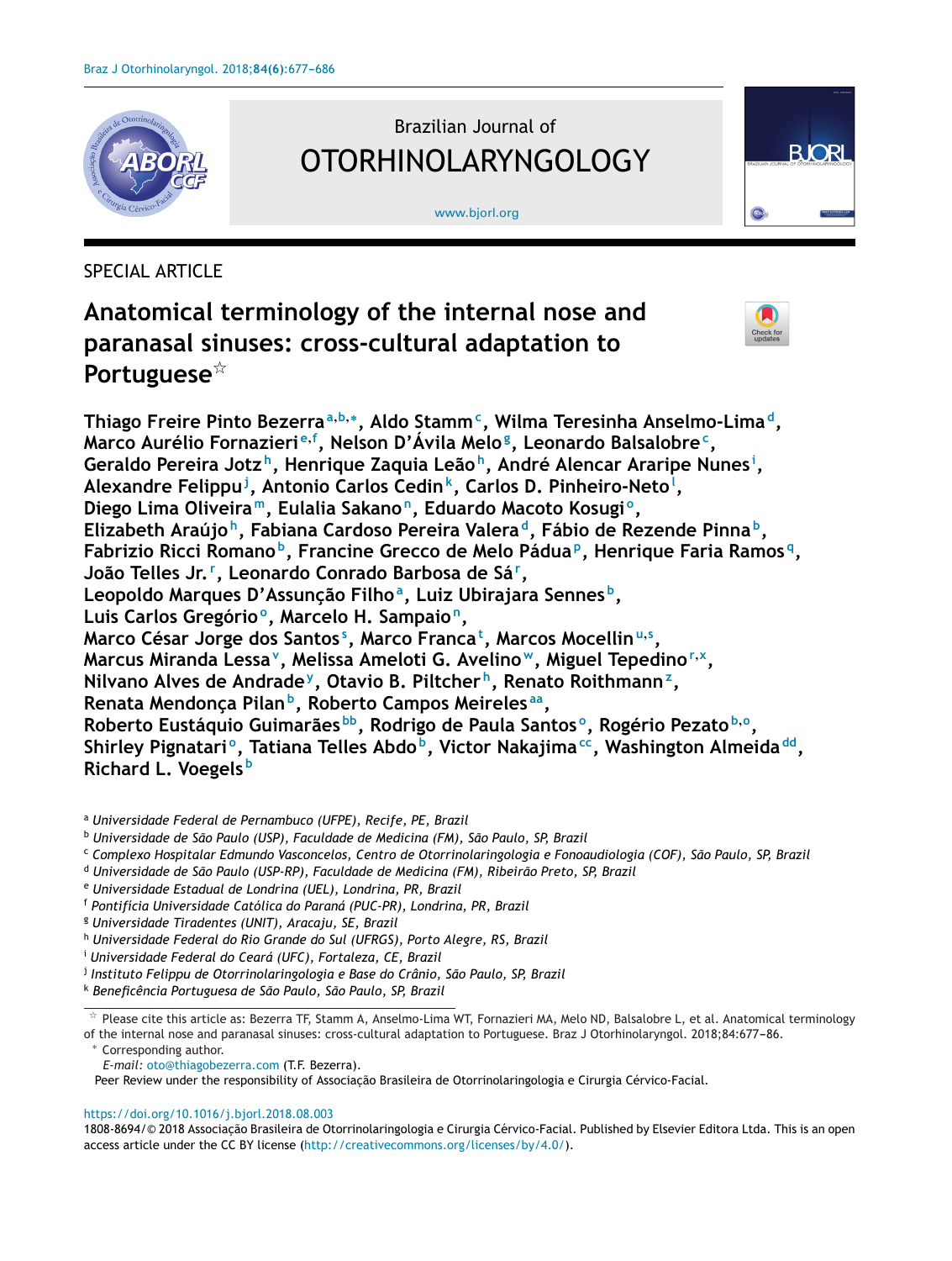- <span id="page-1-0"></span><sup>l</sup> *Albany Medical Center, Albany, NY, United States*
- <sup>m</sup> *Hospital Memorial Arthur Ramos (HMAR), Maceió, AL, Brazil*
- <sup>n</sup> *Universidade Estadual de Campinas (UNICAMP), Campinas, SP, Brazil*
- <sup>o</sup> *Universidade Federal de São Paulo (UNIFESP), Escola Paulista de Medicina (EPM), São Paulo, SP, Brazil*
- <sup>p</sup> *Hospital Israelita Albert Einstein, São Paulo, SP, Brazil*
- <sup>q</sup> *Universidade Federal do Espírito Santo (UFES), Vitória, ES, Brazil*
- <sup>r</sup> Universidade do Estado do Rio de Janeiro (UERJ), Faculdade de Ciências Médicas, Rio de Janeiro, RJ, Brazil
- <sup>s</sup> *Instituto Paranaense de Otorrinolaringologia, Curitiba, PR, Brazil*
- <sup>t</sup> *Faculdade de Enfermagem e Medicina Nova Esperanc¸a (FAMENE), João Pessoa, PB, Brazil*
- <sup>u</sup> *Universidade Federal do Paraná (UFPR), Curitiba, PR, Brazil*
- <sup>v</sup> *Universidade Federal da Bahia (UFBA), Faculdade de Medicina, Salvador, BA, Brazil*
- <sup>w</sup> *Universidade Federal de Goiás (UFG), Goiânia, GO, Brazil*
- <sup>x</sup> *Policlínica Botafogo, Rio de Janeiro, RJ, Brazil*
- <sup>y</sup> *Fundac¸ão Bahiana para Desenvolvimento das Ciências, Salvador, BA, Brazil*
- <sup>z</sup> *Universidade Luterana do Brasil, Faculdade de Medicina, Porto Alegre, RS, Brazil*

**Abstract**

- aa *Universidade Federal do Rio de Janeiro (UFRJ), Rio de Janeiro, RJ, Brazil*
- bb *Universidade Federal de Minas Gerais (UFMG), Belo Horizonte, MG, Brazil*
- cc *Universidade Estadual Paulista (UNESP), Botucatu, SP, Brazil*
- dd *Hospital Otorrinos de Feira de Santana, Feira de Santana, BA, Brazil*

Received 23 July 2018; accepted 8 August 2018 Available online 18 September 2018

#### **KEYWORDS**

Consensus

Cross-cultural adaptation; Anatomy; Nose; Paranasal sinus;

#### *Introduction:* Functional endonasal endoscopic surgery is a frequent surgical procedure among otorhinolaryngologists. In 2014, the European Society of Rhinology published the ''European Position Paper on the Anatomical Terminology of the Internal Nose and Paranasal Sinuses'', aiming to unify the terms in the English language. We do not yet have a unified terminology in the Portuguese language.

*Objective:* Transcultural adaptation of the anatomical terms of the nose and paranasal cavities of the ''European Anatomical Terminology of the Internal Nose and Paranasal Sinuses'' to Portuguese.

*Methods:* A group of rhinologists from diverse parts of Brazil, all experienced in endoscopic endonasal surgery, was invited to participate in the creation of this position paper on the anatomical terms of the nose and paranasal sinuses in the Portuguese language according to the methodology adapted from that previously described by Rudmik and Smith.

*Results:* The results of this document were generated based on the agreement of the majority of the participants according to the most popular suggestions among the rhinologists. A crosscultural adaptation of the sinonasal anatomical terminology was consolidated. We suggest the terms ''inferior turbinate'', ''nasal septum'', ''(bone/cartilaginous) part of the nasal septum'', ''(middle/inferior) nasal meatus'', ''frontal sinus drainage pathway'', ''frontal recess'' and ''uncinate process'' be standardized.

*Conclusion:* We have consolidated a Portuguese version ofthe European Anatomical Terminology of the Internal Nose and Paranasal Sinuses, which will help in the publication of technical announcements, scientific publications and the teaching of the internal anatomical terms of the nose and paranasal sinuses in Brazil.

 $\odot$  2018 Associacão Brasileira de Otorrinolaringologia e Cirurgia Cérvico-Facial. Published by Elsevier Editora Ltda. This is an open access article under the CC BY license [\(http://](http://creativecommons.org/licenses/by/4.0/) [creativecommons.org/licenses/by/4.0/\)](http://creativecommons.org/licenses/by/4.0/).

**PALAVRAS-CHAVE** Adaptação transcultural; Anatomia; Nariz;

#### **Terminologia anatômica nasossinusal: adaptac¸ão transcultural para o português**

#### **Resumo**

*Introdução:* A cirurgia endoscópica funcional endonasal é um procedimento cirúrgico frequente entre os otorrinolaringologistas. Em 2014, a Sociedade Europeia de Rinologia publicou o ''Documento Europeu para Posicionamento sobre a Terminologia Anatômica Interna do Nariz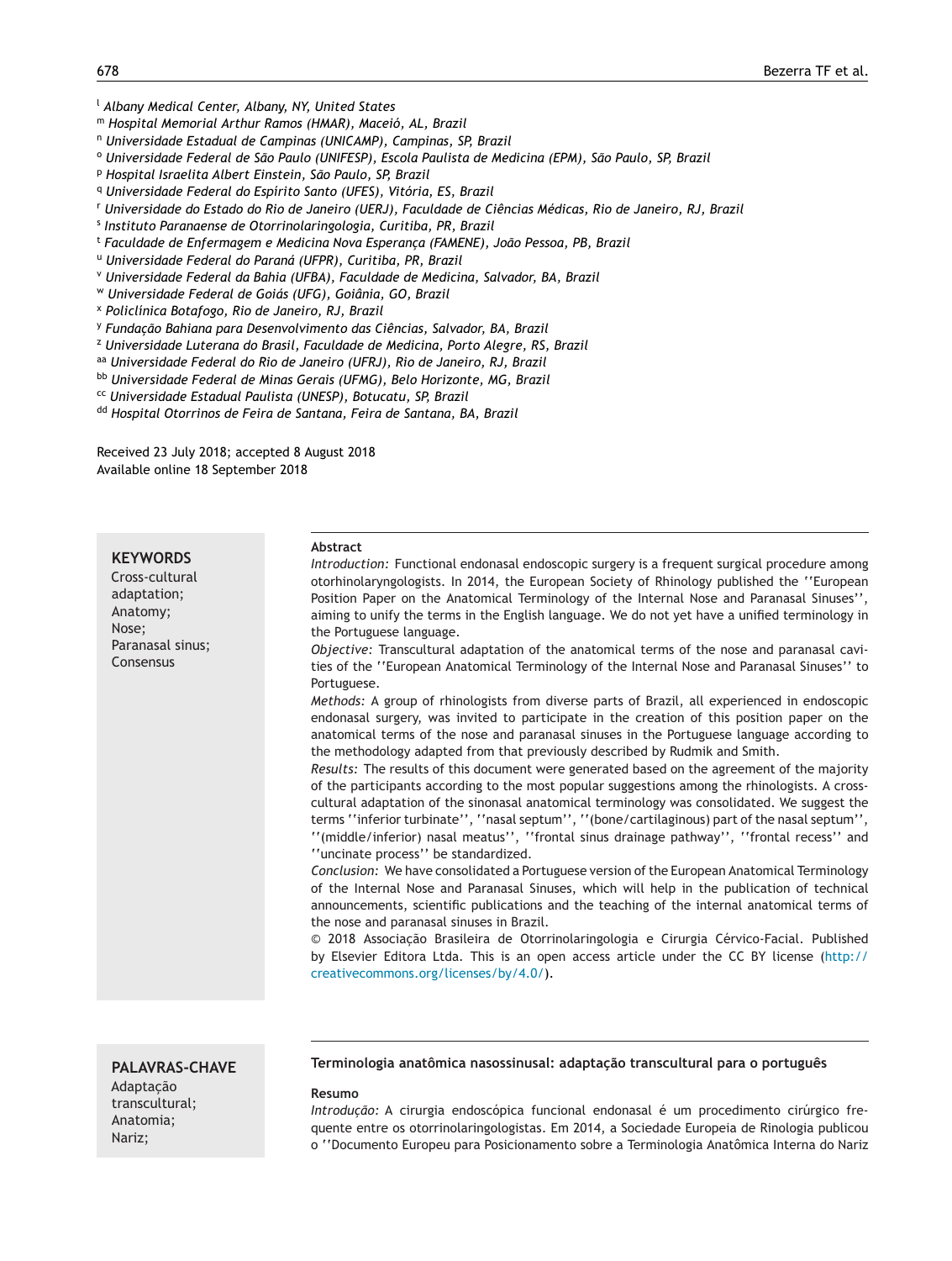Cavidades paranasais; Consenso

e das Cavidades Paranasais'' com o objetivo de unificar os termos na língua inglesa. Ainda não dispomos de uma terminologia unificada na língua portuguesa.

*Objetivo:* Adaptacão transcultural dos termos anatômicos do nariz e das cavidades paranasais para o português da ''*European Anatomical Terminology of the Internal Nose and Paranasal Sinuses*''.

*Método:* Um grupo de rinologistas de todo o Brasil, com experiência em cirurgia endoscópica endonasal, foi convidado a participar da elaboração desse posicionamento sobre os termos anatômicos do nariz e das cavidades paranasais para o português conforme metodologia adaptada da previamente descrita por Rudmik e Smith.

*Resultados:* Os resultados desse documento foram gerados a partir da concordância da maioria dos participantes conforme as sugestões mais populares entre os rinologistas. Uma adaptação transcultural da terminologia anatômica nasossinusal foi consolidada. Sugerimos que se busque uniformizar termos como "concha inferior", "septo nasal", "porção (óssea/cartilagionasa) do septo nasal'', ''meato (médio/ inferior) nasal'', ''via da drenagem do seio frontal'',''recesso frontal'' e ''processo uncinado''.

*Conclusão:* Consolidamos uma versão adaptada em português da ''European Anatomical Terminology of the Internal Nose and Paranasal Sinuses'' que auxiliará a publicação de comunicados técnicos, publicações científicas e o ensino dos termos anatômicos internos do nariz e das cavidades paranasais no Brasil.

© 2018 Associação Brasileira de Otorrinolaringologia e Cirurgia Cérvico-Facial. Publicado por Elsevier Editora Ltda. Este é um artigo Open Access sob uma licenca CC BY ([http://](http://creativecommons.org/licenses/by/4.0/) [creativecommons.org/licenses/by/4.0/](http://creativecommons.org/licenses/by/4.0/)).

## **Introduction**

Endoscopic surgery and sinonasal computed tomography stimulated rhinology in the early 1980s into the revival of research in the fields of anatomy and physiology of the nose and paranasal sinuses.<sup>[1](#page-9-0)</sup> In 1994, the International Conference on Sinus Disease took place aiming to describe the newly identified structures in detail, since Anatomical Ter-minology had few descriptors of the sinonasal anatomy.<sup>[2,3](#page-9-0)</sup>

In 2014, the European Society of Rhinology published the ''European Position Paper on the Anatomical Terminology of the Internal Nose and Paranasal Sinuses'' to unify the sinonasal anatomical terminology through the review of anatomical terms and analysis of the official ''Anatomical Terminology''.[1](#page-9-0) They sought to respect the embryological development of structures, avoid terminology in Latin, remove eponyms, and simplify the anatomical terms.

Lund et al. summarized in the English language all structures that could be found during a routine sinonasal endoscopic surgery. At that time, there were several publications on clinical anatomy and much discussion about the exact names and definitions for structures of surgical relevance.<sup>[2](#page-9-0)</sup>

It is clearly necessary to unify this terminology in all other languages and, that in the process of cross-cultural adaptation, the defined terms find correspondence in English. This publication in other languages would facilitate technical information, scientific publications and the teaching of the internal anatomical terms of the nose and paranasal cavities.

The purpose of this study is the cross-cultural adaptation of the anatomical terms of the nose and paranasal cavities to the Portuguese language of the European Anatomical Terminology of the Internal Nose and Paranasal Sinuses and the proposition of a Sinonasal Anatomical Terminology in Portuguese.

## **Methods**

This is a prospective study of cross-cultural adaptation, carried out in Brazil, from 2015 to 2016. Forty-four acknowledged rhinologists from all over Brazil were invited to participate [\(Fig.](#page-3-0) 1). We followed an adapted version of the method used by Rudmik and Smith. $4$  The entire study process was carried out at distance with the aid of a platform, which allowed the unification and analysis of the results.

#### **Inclusion criteria for the group of rhinologists**

- Voluntary interest in participating in the study;
- Otorhinolaryngologists with proven experience in sinonasal endoscopic surgery through publications on the subject and/or working in referral centers in rhinology.

#### **Exclusion criteria for the group of rhinologists**

- No interest in participating after the invitation;
- No experience in sinonasal endoscopic surgery through publications on the subject and/or not working in referral centers in rhinology.

#### **Phase 1. Term suggestion phase**

The final list of the 126 terms of Supplement 24 (1) was divided into 8 blocks [\(Table](#page-4-0) 1) and each block was randomly assigned to a group of 4-5 authors. All authors received a copy of the origin[a](#page-9-0)l supplement by  $e$ -mail<sup>1</sup> and were invited to suggest three or more known terms in Portuguese for each English term of the block assigned to them. All authors were also encouraged to suggest more terms for other blocks.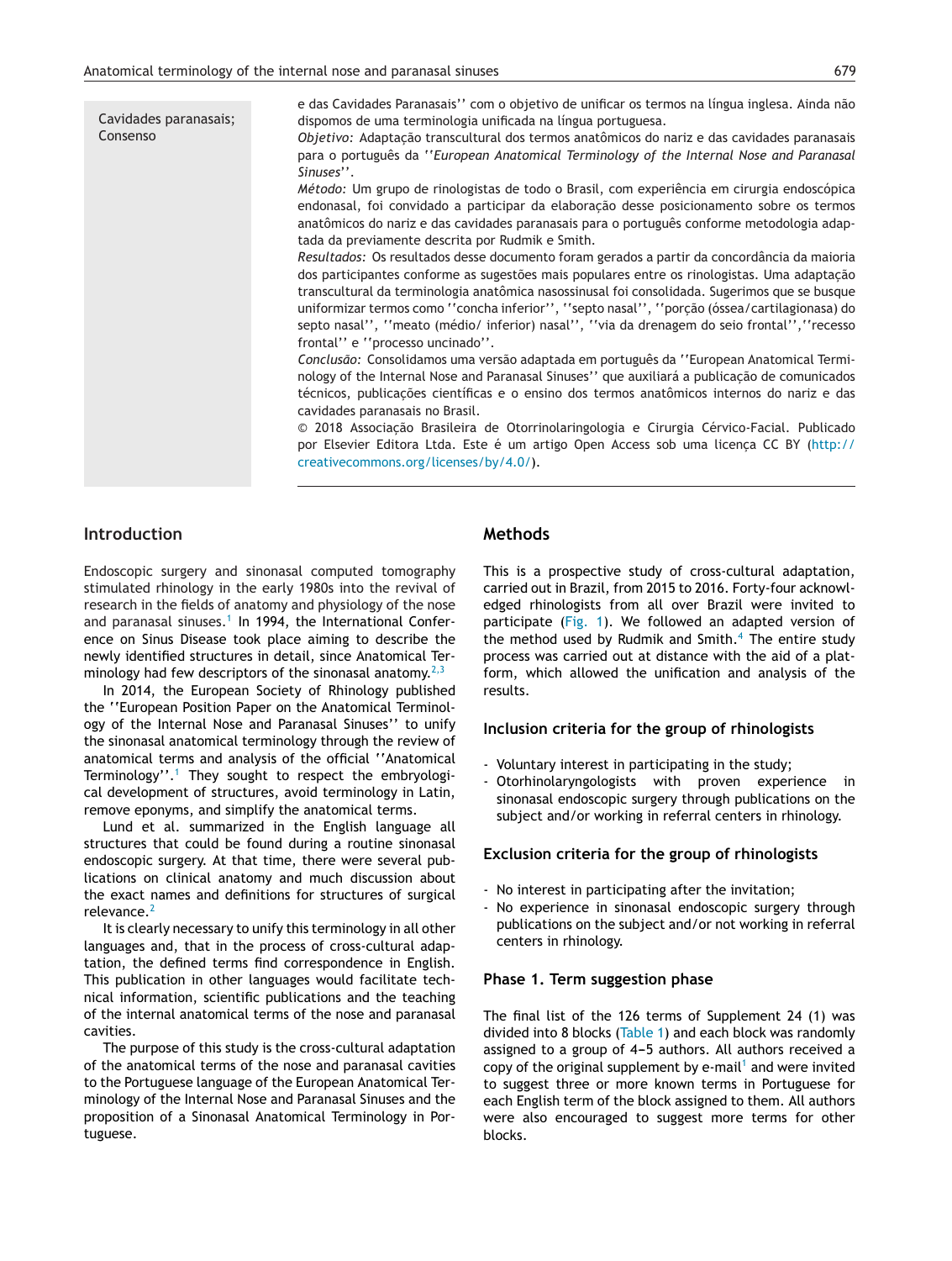<span id="page-3-0"></span>

**Figure 1** Study design.

#### **Phase 2. Iterative assessment**

The most often suggested terms were reviewed by the authors under the supervision of authors with experience in anatomy (G.J. and H.Z.L.). A final list was created with up to three most relevant terms for each term.

#### **Phase 3. Final voting**

An electronic survey was sent to each rhinologist through an online platform. The survey included multiple-choice options for each of the 126 terms, divided into the same eight previously defined blocks. All the rhinologists could choose only one term option in Portuguese for each term in English. The most voted term in Portuguese was chosen for each term in English. In cases of tie votes or when there was divergence of names for similar structures, these were discussed and decided by consensus.

## **Phase 4. Writing of this article**

A summarized list of terms in Portuguese was created together with this article for final approval by the authors.

## **Results**

All of the rhinologists accepted the invitation to participate. The final list of terms that were suggested and the voting frequency of the three terms voted on later are shown in [Table](#page-4-0) 1. The proposed terms are underlined.

## **Discussion**

This study proposes a unified sinonasal anatomical terminology through the process of cross-cultural adaptation of the anatomical terms defined for the English language related to the nose and the paranasal cavities. The presence of researchers with experience in anatomical terms (G.J. and H.Z.L.) was important for the project adequacy.

The history of controversy regarding sinonasal anatomical terminology has existed for many years and can be exemplified by the use of the term infundibulum and semilunar hiatus to designate several lateral wall structures to the point that the abandonment of this terminology has been suggested in the past. In this terminology, we propose the use of terms that help to differentiate the anatomical struc-tures so that eponyms are not utilized.<sup>[5](#page-9-0)</sup> We believe this favors the learning and the correct naming of the structures.

The vast majority of the results, as chosen by the rhinologists invited to participate in the study, were maintained. However, the results for some of the terms had to be better discussed to result in a uniform terminology for structures with similar names and a nomenclature adequacy with focus on surgical practice.

The nasal septum is a structure commonly divided into two parts, called bony and membranous parts. The uniformization of the term proposed by most authors for the membranous portion (of the nasal septum) was ''Membranous part of the nasal septum'', by 53.7% [22/41]. On the other hand, despite the most often suggested term for ''bony septum'' [Anatomic terminology (AT): ''pars osses septi nasi''] was ''Bony Nasal Septum'', by 48.8% [20/41], we suggested the term ''Bony part of the nasal septum'' (34.1% [14/41]) to maintain uniformity in relation to the ''membranous part of the nasal septum''.

We also suggested that for the term ''inferior turbinate'' (AT: *concha nasalis inferior*), the term ''*concha inferior*'' should be chosen (*concha inferior* 39% [16/41] vs. *concha nasal inferior*, 61% [25/41]). This term is most frequently used and will maintain the standardization in relation to the related structures: ''Middle turbinate'' [51.2% (21/41)], ''Basal Lamella of Middle Turbinate'' [53.7% (22/41)] ''Superior turbinate'' [48.8% (20/41)] and ''Supreme nasal turbinate'' [48.8% (20/41)].

''Nasal meatus'' was also chosen instead of the term ''meatus'', since there are other anatomical structures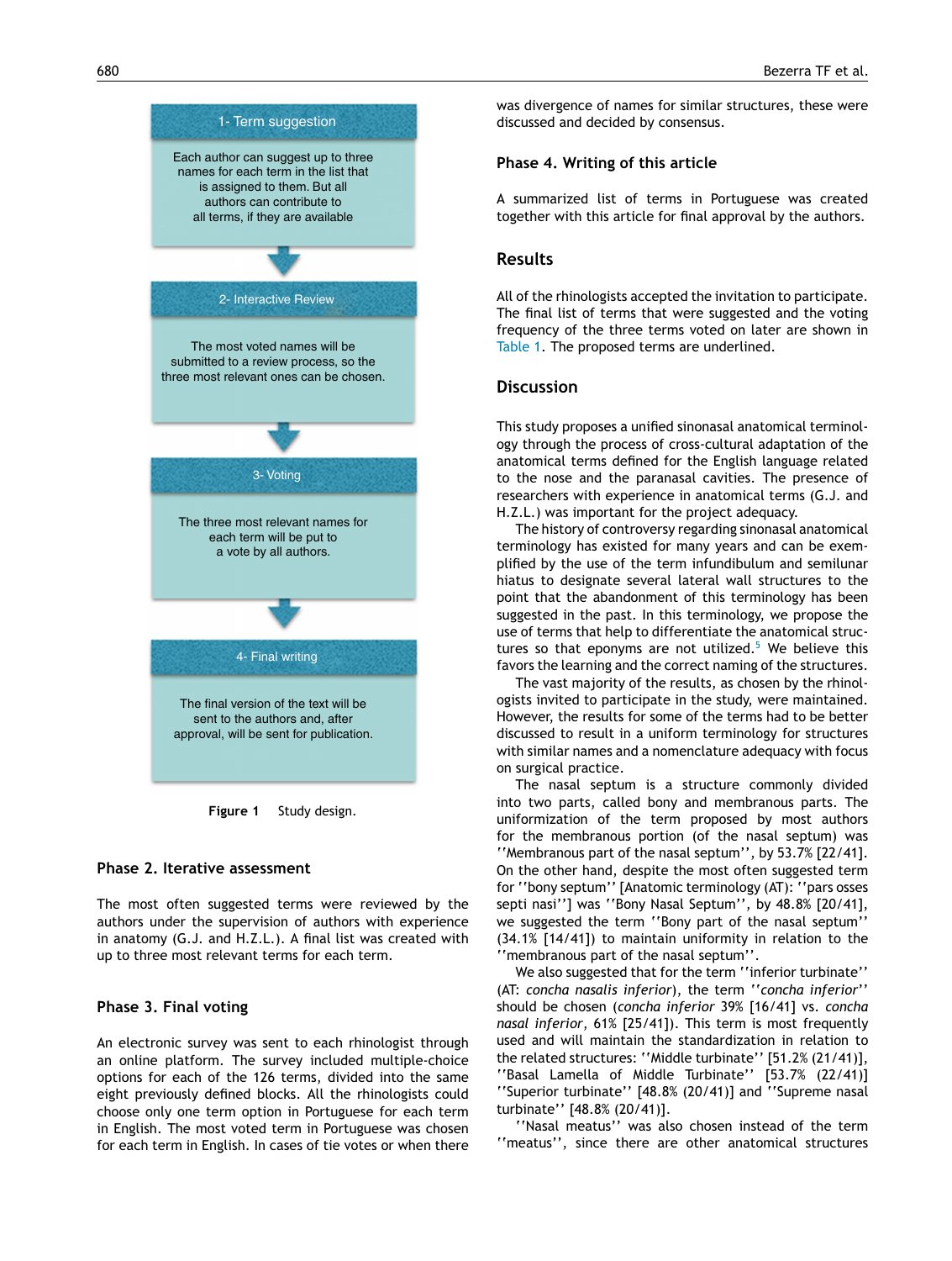<span id="page-4-0"></span>

|  | Table 1 Final results of the suggested terms and voting frequency of the three voted terms. |  |  |  |  |  |  |
|--|---------------------------------------------------------------------------------------------|--|--|--|--|--|--|
|--|---------------------------------------------------------------------------------------------|--|--|--|--|--|--|

| Suggested term (EPOS)                       | Terminologia<br>Anatômica                                 | (sublinhado)                                               | 3 Termos mais sugeridos por ordem de frequências e termo proposto |                                                              |
|---------------------------------------------|-----------------------------------------------------------|------------------------------------------------------------|-------------------------------------------------------------------|--------------------------------------------------------------|
| "Nasal cavity"                              | Cavitas nasi                                              | Cavidade nasal 82,9%<br>$(34/41)^{\overline{a}}$           | Fossa nasal 14,6%<br>(6/41)                                       | Cavidade do nariz 2,4%<br>(1/41)                             |
| "Lateral nasal wall"                        | Não existe (n.e.)                                         | Parede nasal lateral<br>41,5% (17/41) <sup>a</sup>         | Parede lateral da<br>cavidade nasal<br>39%(16/41)                 | Parede lateral do nariz<br>19,5% (8/41)                      |
| "Nasal floor"                               | n.e.                                                      | Assoalho da Cavidade<br>nasal 48,8% (20/41) <sup>a</sup>   | Assoalho nasal 29,3%<br>(12/41)                                   | Assoalho da fossa nasal<br>22% (9/41)                        |
| "Nasal septum"                              | Septum nasi                                               | Septo nasal 97,6%<br>$(40/41)^{a}$                         | Septo do nariz<br>$2,4\%$ $(1/41)$                                |                                                              |
| "Septal cartilage"                          | Pars cartilaginea (septi<br>nasi) Cartilago septi<br>nasi | Cartilagem septal<br>$\sqrt{61\% (25/41)^a}$               | Septo nasal<br>cartilaginoso 24,4%<br>(10/41)                     | Cartilagem nasal septal<br>14,6% (6/41)                      |
| "Bony septum"                               | Pars ossea septi nasi                                     | Septo nasal ósseo<br>48,8% (20/41)                         | Porção óssea do<br>Septo nasal 34,1%<br>$(14/41)^{a}$             | Septo ósseo 17,1<br>$(7/41)$ %                               |
| "Perpendicular plate of<br>ethmoid"         | Lamina perpendicularis<br>ossis ethmoidalis               | Lamina perpendicular<br>do etmóide 73,2%<br>$(30/41)^a$    | Lâmina perpendicular<br>do osso etmóide 24,4%<br>(10/41)          | Lâmina Óssea Septal<br>$2,4%$ (1/41)                         |
| "Vomer"                                     | Pars ossea septi nasi;<br>Vomer                           | Vômer 87,8% (36/41) <sup>a</sup>                           | Vômer nasal 12,2%<br>(5/41)                                       | Osso Inferior do Septo<br>Nasal 0,0%                         |
| "Membranous portion<br>(of nasal septum)"   | Pars membranacea<br>septi nasi                            | Porção membranosa<br>do septo nasal 53,7%<br>$(22/41)^a$   | Septo nasal<br>membranoso 36,6%<br>(15/41)                        | Septo membranoso<br>9,8% (4/41)                              |
| "Vomero-nasal organ"                        | Organum vomeronasale                                      | Órgão vômero-nasal<br>51,2% $(21/41)^a$                    | Órgão vomeronasal<br>48,8% (20/41)                                |                                                              |
| "Septal tubercle"                           | não existe                                                | Tuberculo septal<br>70,7% (29/41) <sup>a</sup>             | Tuberculo nasal 19,5%<br>(8/41)                                   | Corpo cavernoso do<br>septo nasal 9,8% (4/41)                |
| "Inferior turbinate"                        | Concha nasi inferior                                      | Concha nasal Inferior<br>61% (25/41)                       | Concha inferior 39%<br>$(16/41)^a$                                | Turbina nasal inferior<br>0,0%                               |
| "Inferior meatus"                           | Meatus nasi inferior                                      | Meato inferior 53,7%<br>(22/41)                            | Meato nasal inferior<br>43,9% (18/41) <sup>a</sup>                | Meato inferior nasal<br>$2,4%$ (1/41)                        |
| ''Naso-lacrimal duct<br>opening"            | Apertura/ostium<br>ductus nasolacrimalis                  | Abertura do Ducto<br>nasolacrimal 51,2%                    | Ostio do ducto<br>nasolacrimal 48,8%                              | Abertura nasolacrimal<br>$0,0\%$ (0/41)                      |
|                                             |                                                           | $(21/41)^a$                                                | (20/41)                                                           |                                                              |
| "Middle turbinate"                          | Concha nasi media                                         | Concha média 51,2%<br>$(21/41)^a$                          | Concha nasal média<br>48,8% (20/41)                               | Turbina nasal média<br>$0,0\%$ (0/41)                        |
| "Basal lamella of middle n.e<br>turbinate"  |                                                           | Lamela basal da concha<br>media 53,7% (22/41) <sup>a</sup> | Lamela basal da concha<br>media 31,7% (13/41)                     | Lamela basal 14, 6%<br>(6/41)                                |
| "Paradoxical middle<br>turbinate"           | n.e.                                                      | Concha média<br>paradoxal 61% (25/41) <sup>a</sup>         | Concha nasal média<br>paradoxal 36,6%<br>(15/41)                  | Concha nasal média<br>com curvatura<br>paradoxal 2,4% (1/41) |
| "Concha bullosa (of<br>middle turbinate)"   | n.e.                                                      | Concha média bolhosa<br>82,9% (34/41) <sup>a</sup>         | Concha bolhosa 17,1%<br>(7/41)                                    | Concha média globose<br>$0,0\%$ (0/41)                       |
| "Interlamellar cell"                        | n.e.                                                      | Célula interlamellar<br>78% (32/41) <sup>a</sup>           | t.b.a 22% (9/41)                                                  |                                                              |
| "Middle meatus"                             | Meatus nasi medius                                        | Meato médio 48,8%<br>(20/41)                               | Meato médio nasal<br>34, 1% (14/41)                               | Meato nasal médio<br>$17,1\%$ $(7/41)^a$                     |
| "Ostiomeatal complex"                       | n.e.                                                      | Complexo óstio-meatal<br>85,4% $(35/41)a$                  | Unidade óstiomeatal<br>14,6% (6/41)                               |                                                              |
| "Superior turbinate"                        | Concha nasi superior                                      | Concha nasal superior<br>51,2% (21/41)                     | Concha superior<br>48,8% (20/41) <sup>a</sup>                     |                                                              |
| "Concha bullosa (of<br>superior turbinate)" | n.e.                                                      | Concha superior<br>bolhosa 53,7% (22/41) <sup>a</sup>      | Concha nasal superior<br>bolhosa 39% (16/41)                      | Concha superior<br>pneumatizada<br>$7,3\%(3/41)$             |
| "Superior meatus"                           | Meatus nasi superior                                      | Meato superior 48,8%<br>(20/41)                            | Meato nasal superior<br>41,5% (17/41) <sup>a</sup>                | Meato superior nasal<br>$9,8\%$ (4/41)                       |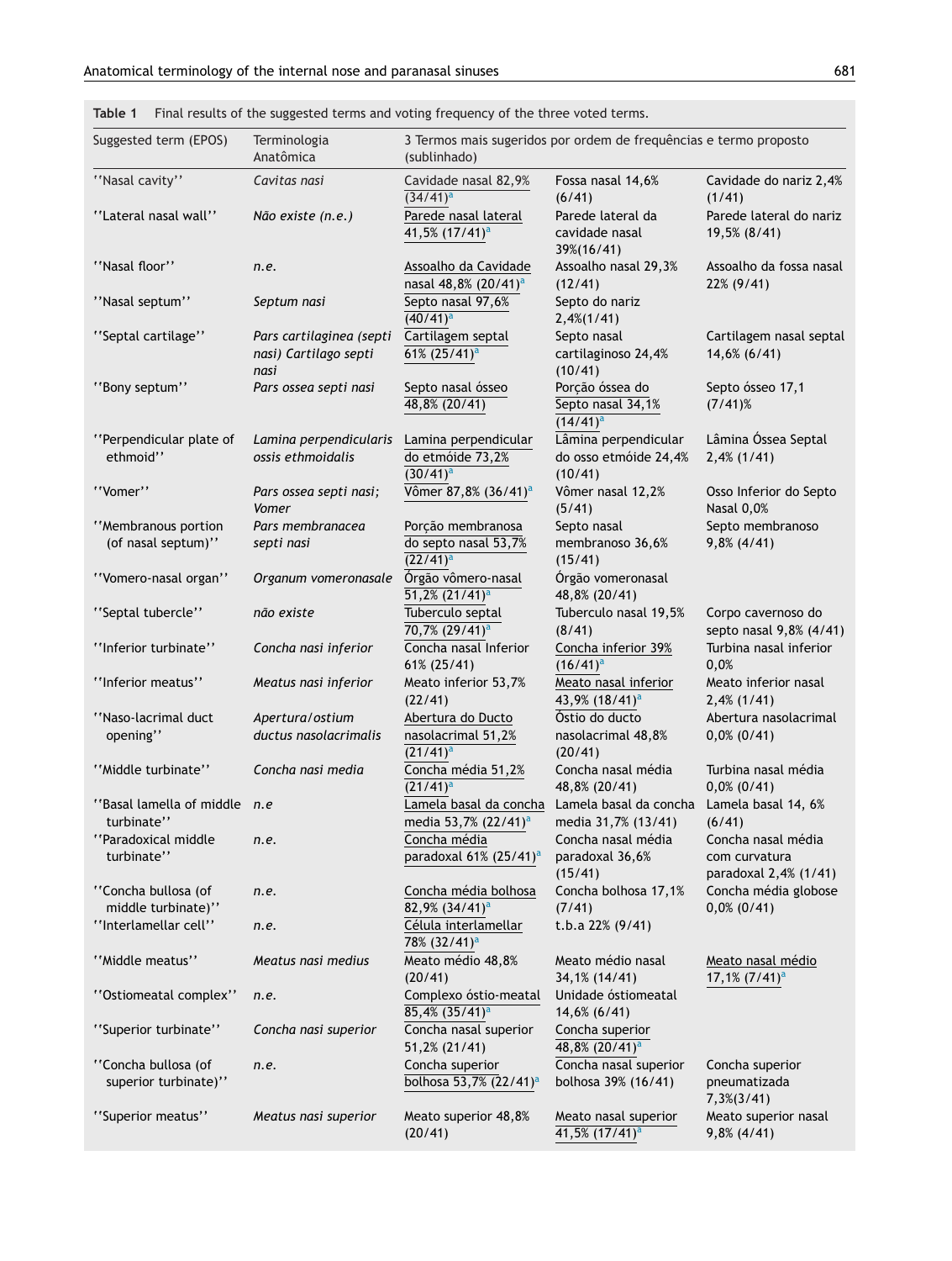**Table 1** (*Continued*)

| Suggested term (EPOS)              | Terminologia<br>Anatômica                                 | (sublinhado)                                                                                           | 3 Termos mais sugeridos por ordem de frequências e termo proposto |                                                                 |
|------------------------------------|-----------------------------------------------------------|--------------------------------------------------------------------------------------------------------|-------------------------------------------------------------------|-----------------------------------------------------------------|
| "Supreme turbinate"                | Concha nasi suprema                                       | Concha nasal suprema                                                                                   | Concha suprema 48,8%                                              |                                                                 |
| ''Paradoxical middle<br>turbinate" | n.e.                                                      | 51,2% (21/41)<br>Meato supremo nasal<br>48,8% (20/41)                                                  | $(20/41)^a$<br>Meato supremo 48,8%<br>(20/41)                     | Meato nasal supremo<br>$2,4%$ $(1/41)^a$                        |
| ''Spheno-ethmoidal                 | Recessus                                                  | Recesso esfenoetmoidal                                                                                 | Recesso                                                           |                                                                 |
| recess''                           | sphenoethmoidalis                                         | 73,2% (30/41) <sup>a</sup>                                                                             | esfeno-etmoidal 26,8%<br>(11/41)                                  |                                                                 |
| "Sphenopalatine                    | Foramen                                                   | Forame esfenopalatino                                                                                  | Forame da Artéria                                                 |                                                                 |
| foramen''                          | sphenopalatinum                                           | 82,9% (34/41) <sup>a</sup>                                                                             | esfenopalatina 17,1%<br>(7/41)                                    |                                                                 |
| "Olfactory cleft"                  | Sulcus olfactorius                                        | Fenda olfatória<br>70,7% (29/41) <sup>a</sup>                                                          | Sulco olfatório 17,1%<br>(7/41)                                   | Área olfatória ou<br>olfativa 12,2% (5/41)                      |
| "Olfactory rbre(s)"                | Fila olfactoria (Sing.:<br>rlum olfactorium)              | Fibra(s) olfatória(s)<br>48,8% (20/41)                                                                 | Fibras do nervo<br>olfatório 46,3%(19/41) <sup>a</sup>            | Nervos olfatórios 4,9%<br>(2/41)                                |
| "Choana"                           | Choana (Plur.:<br>choanae); Apertura<br>nasalis posterior | Coana (coanas) 97,6%<br>$(20/41)^a$                                                                    | Abertura nasal<br>posterior 2,4% (1/41)                           |                                                                 |
| "Maxillary sinus"                  | Sinus maxillaris                                          | Seio maxilar 95,1%<br>$(19/41)^{a}$                                                                    | Cavidade Paranasal<br>Maxilar 4,9% (2/41)                         |                                                                 |
| "Maxillary sinus ostium"           | n.e.                                                      | Óstio do Seio maxilar<br>70,7% (29/41) <sup>a</sup>                                                    | Óstio natural do seio<br>maxilar 29,3% (12/41)                    | Óstio da Cavidade<br>Paranasal Maxilar 0,0%                     |
| "Accessory ostium"                 | n.e                                                       | Óstio acessório do<br>seio maxilar 87,8%<br>$(36/41)^{a,b}$                                            | Óstio supranumerário<br>do seio maxilar 7,3%<br>(3/41)            | Óstio acessório da<br>Cavidade Paranasal<br>Maxilar 4,9% (2/41) |
| "Maxillary hiatus"                 | Hiatus maxillaris                                         | Hiato maxilar 97,6%<br>$(40/41)^{a}$                                                                   | Tba 2,4% (1/41)                                                   |                                                                 |
| "Infraorbital canal"               | Canalis infraorbitalis                                    | Canal do nervo<br>infraorbitário 61%<br>$(25/41)^{a}$                                                  | Canal infraorbitário<br>39% (16/41)                               | Canal do nervo infra<br>orbital 0,0% (0/41)                     |
| "Zygomatic recess"                 | n.e.                                                      | Recesso zigomático<br>87,8% (36/41) <sup>a</sup>                                                       | Recesso do osso<br>zigomático 12,2%<br>(5/41)                     |                                                                 |
| "Alveolar recess"                  | n.e.                                                      | Recesso alveolar<br>68,3% (28/41) <sup>a</sup>                                                         | Processo alveolar 31,7%<br>(13/41)                                |                                                                 |
| "Prelacrimal recess"               | n.e.                                                      | Recesso pré-lacrimal<br>100% (41/41) <sup>a</sup>                                                      |                                                                   |                                                                 |
| "Lacrimal eminence"                | n.e.                                                      | Eminência lacrimal<br>58,5% (24/41) <sup>a</sup>                                                       | Proeminência do osso<br>lacrimal 41,5% (17/41)                    |                                                                 |
| "Canine fossa"                     | Fossa canina                                              | Fossa canina 100%<br>$(41/41)^a$                                                                       |                                                                   |                                                                 |
| "Anterior fontanelle"              | n.e.                                                      | Fontanela anterior<br>100% $(41/41)^a$                                                                 |                                                                   |                                                                 |
| "Posterior fontanelle"             | n.e                                                       | Fontanela posterior<br>100% (41/41) <sup>a</sup>                                                       |                                                                   |                                                                 |
| "Maxillary artery"                 | Arteria maxillaris                                        | Artéria maxilar 78%<br>$(32/41)^a$                                                                     | Artéria maxilar interna<br>22% (9/41)                             |                                                                 |
| "Ethmoidal complex"                | Cellulae ethmoidales                                      | Células etmoidais<br>70,7% (29/41)                                                                     | Complexo etmoidal<br>$26,8\%$ (11/41) <sup>a</sup>                | Labirinto etmoidal 2,5%<br>(1/41)                               |
| "t.b.a."                           | Cellulae ethmoidales<br>mediae                            | Células etmoidais<br>medias 53,7% (22/41)                                                              | t.b.a. - a ser<br>abandonado 43,9%<br>$(18/41)^a$                 | Lamela basal da<br>Concha superior 2,4%<br>(1/41)               |
| ''Posterior ethmoidal<br>cells"    | Cellulae ethmoidales<br>posteriores                       | Células etmoidais<br>posteriors 95,1%<br>(39/41), substituído<br>por Complexo<br>Etmoidal Posteriorb,a | Etmóide posterior 4,9%<br>(2/41)                                  | Células do etmóide<br>posterior 0,0% (0/41)                     |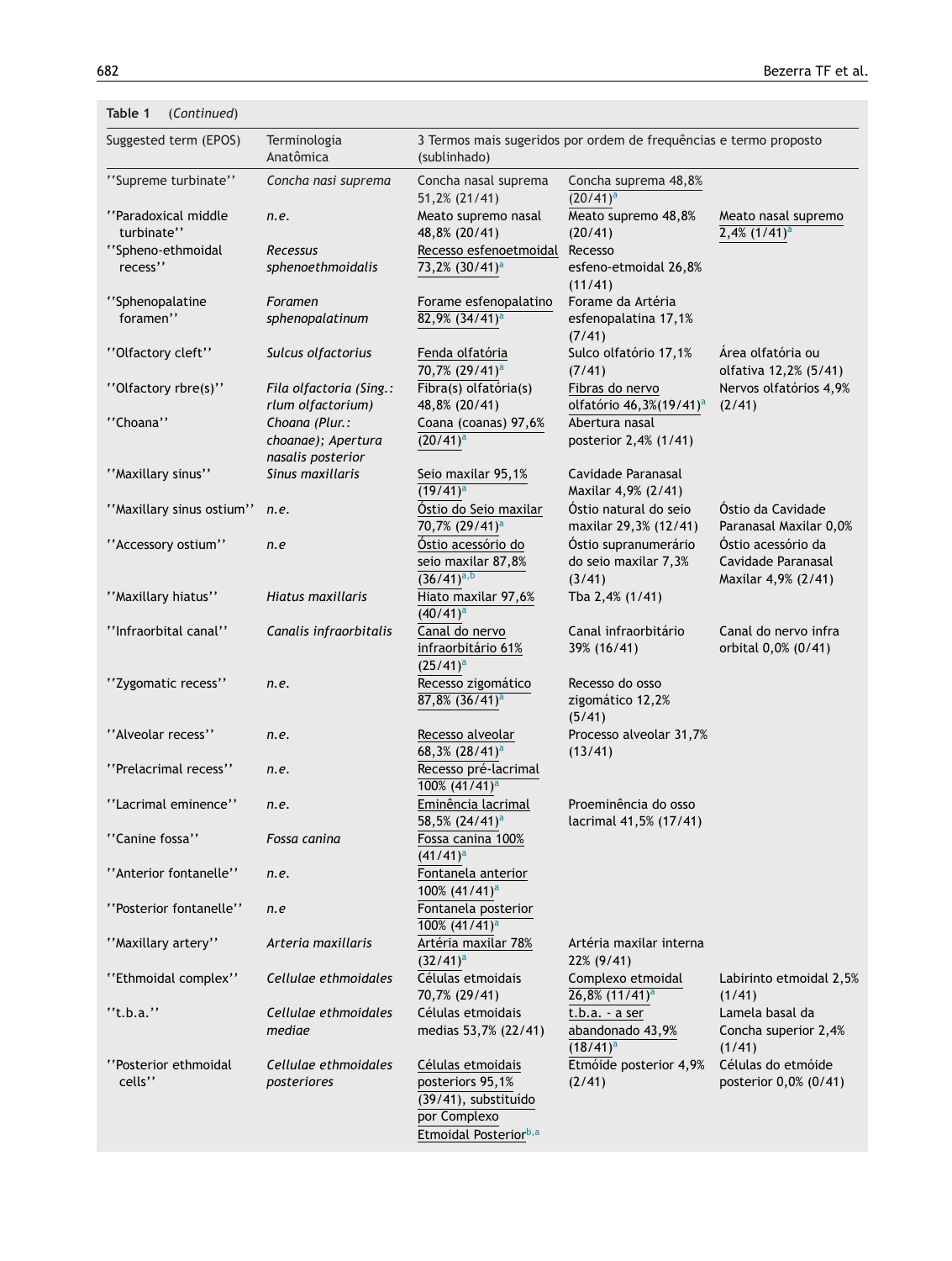| Table 1<br>(Continued)                                  |                                         |                                                                            |                                                                   |                                          |
|---------------------------------------------------------|-----------------------------------------|----------------------------------------------------------------------------|-------------------------------------------------------------------|------------------------------------------|
| Suggested term (EPOS)                                   | Terminologia<br>Anatômica               | (sublinhado)                                                               | 3 Termos mais sugeridos por ordem de frequências e termo proposto |                                          |
| ''Anterior ethmoidal<br>artery"<br>"Accessory ethmoidal | Arteria ethmoidalis<br>anterior<br>n.e. | Artéria etmoidal<br>anterior 100% (41/41) <sup>a</sup><br>Artéria etmoidal | Artéria etmoidal média Artéria etmoidal                           |                                          |
| artery"                                                 |                                         | acessória 58,5%<br>$(24/41)^a$                                             | 39%(16/41)                                                        | intermedia 2,5% (1/41)                   |
| "Posterior ethmoidal"<br>artery"                        | Arteria ethmoidalis<br>posterior        | Artéria etmoidal<br>posterior 100% (41/41) <sup>a</sup>                    |                                                                   |                                          |
| "Anterior ethmoidal<br>complex"                         | Cellulae ethmoidales<br>anteriores      | Células etmoidais<br>anteriores 82,9%<br>(34/41)                           | Complexo etmoidal<br>anterior 12,2% (5/41) <sup>a</sup>           | Seio etmoidal anterior<br>4,9% (2/41)    |
| "Agger nasi"                                            | Agger nasi                              | Agger Nasi 100%<br>$(41/41)^a$                                             |                                                                   |                                          |
| "Agger nasi cell"                                       | n.e. (cellula<br>ethmoidalis anterior)  | Célula Agger Nasi<br>92,7% (38/41) <sup>a</sup>                            | Célula do Agger nasi<br>2,43% (1/41)                              | Agger nasi 2,43% (1/41)                  |
| "Uncinate process"                                      | Processus uncinatus                     | Processo uncinado<br>78% (32/41) <sup>a</sup>                              | Processo unciforme<br>19,5% (8/41)                                | Uncinado 2,5% (1/41)                     |
| "Everted uncinate<br>process''                          | n.e.                                    | Processo uncinado<br>evertido 78%(32/41) <sup>a</sup>                      | Processo unciforme<br>evertido 22%(9/41)                          |                                          |
| "Aerated uncinate<br>process''                          | n.e.                                    | Processo uncinado<br>pneumatizado 80,5%<br>$(33/41)^a$                     | Processo unciforme<br>pneumatizado<br>19,5%(8/41)                 |                                          |
| "Basal lamella of<br>uncinate process"                  | n.e.                                    | Lamela basal do<br>processo uncinado<br>80,5% (33/41) <sup>a</sup>         | Lamela basal do<br>processo unciforme<br>19,5% (8/41)             |                                          |
| "Inferior semilunar<br>hiatus"                          | Hiatus semilunaris                      | Hiato semilunar<br>inferior 90,2% (37/41) <sup>a</sup>                     | Hiato semilunar<br>anterior 9,8% (4/41)                           |                                          |
| "Superior semilunar<br>hiatus"                          | n.e.                                    | Hiato semilunar<br>superior 85,4% (35/41) <sup>a</sup>                     | Recesso retrobular<br>$14,6\%$ (6/41)                             |                                          |
| "Ethmoidal bulla"                                       | <b>Bulla ethmoidalis</b>                | Bula etmoidal 92,7%<br>$(38/41)^a$                                         | Bolha etmoidal 7,3%<br>(3/41)                                     |                                          |
| "Basal lamella of<br>ethmoidal bulla"                   | n.e.                                    | Lamela basal da Bula<br>etmoidal 87,8% (36/41) <sup>a</sup>                | Lamela basal da Bolha<br>etmóidal 7,3% (3/41)                     | TA 2,4% (1/41)                           |
| "Suprabullar recess"                                    | n.e.                                    | Recesso suprabular<br>$95,1\%$ (39/41) <sup>a</sup>                        | Recesso supra-bolhoso<br>4,9% (2/41)                              |                                          |
| "Retrobullar recess"                                    | n.e.                                    | Recesso retrobular<br>95,1% (39/41) <sup>a</sup>                           | Recesso retro-bolhoso<br>4,9% (2/41)                              |                                          |
| "Supraorbital recess"                                   | n.e.                                    | Recesso supra-orbitàrio<br>95,1% (39/41) <sup>a</sup>                      | Recesso supra-orbital<br>2,45% (1/41)                             | Incisura supra-orbitaria<br>2,45% (1/41) |
| "Infraorbital cell"                                     | n.e.                                    | Célula infra-orbital<br>90,2% (37/41) <sup>a</sup>                         | Célula infra orbitaria<br>$2,4\%$ (1/41)                          | célula infraorbitária<br>$2,4\%$ (1/41)  |
| "Ethmoidal<br>infundibulum''                            | Infundibulum<br>ethmoidale              | Infundíbulo etmoidal<br>78% (32/41) <sup>a</sup>                           | Infundíbulo 22% (9/41)                                            |                                          |
| "Terminal recess"                                       | n.e                                     | Recesso terminal<br>100% (41/41) <sup>a</sup>                              |                                                                   |                                          |
| "Frontal recess"                                        | n.e                                     | Recesso frontal<br>$97,6\%$ (40/41) <sup>a</sup>                           | Recesso do Seio frontal<br>$2,4\%$ (1/41)                         |                                          |
| "t.b.a."                                                | Ductus nasofrontalis                    | Ducto nasofrontal<br>68,3% (28/41)                                         | t.b.a. 29,3% (12/41)                                              | Crista maxilar 2,4%<br>(1/41)            |
| "Lacrimal bulge"                                        | n.e.                                    | A ser abandonado<br>41,5% (17/41)                                          | Crista maxilar 39%<br>(16/41)                                     | Ducto nasofrontal<br>19,5% (8/41)        |
| "Ethmoidal crest"                                       | Crista ethmoidalis                      | Crista etmoidal<br>73,2% (30/41)                                           | Crista etmoidal do osso<br>palatino 26,8% (11/41)                 |                                          |
| "Frontal sinus drainage<br>pathway"                     | n.e                                     | Recesso frontal 63,4%<br>(26/41)                                           | Via da drenagem do<br>Seio frontal 26,8%<br>$(11/41)^{a}$         | Drenagem do Seio<br>frontal 9,8% (4/41)  |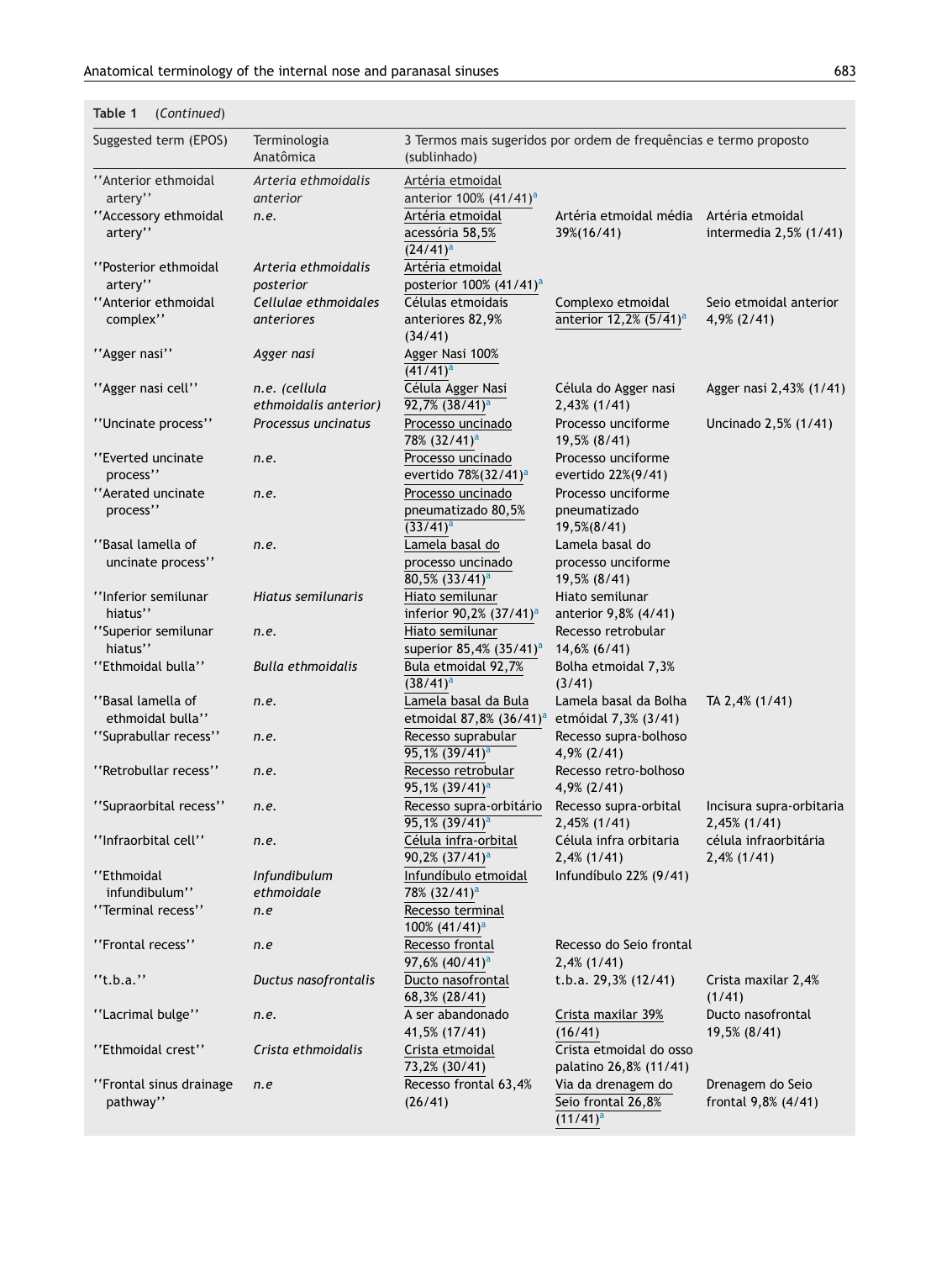**Table 1** (*Continued*)

| Suggested term (EPOS)                    | Terminologia<br>Anatômica                    | 3 Termos mais sugeridos por ordem de frequências e termo proposto<br>(sublinhado) |                                                           |                                            |  |
|------------------------------------------|----------------------------------------------|-----------------------------------------------------------------------------------|-----------------------------------------------------------|--------------------------------------------|--|
| "Frontal sinus"                          | Sinus frontalis                              | Seio frontal 95,1%<br>(39/41)                                                     | Cavidade paranasal<br>Frontal 2,45% (1/41)                | Cavidade frontal 2,45%<br>(1/41)           |  |
| ''Frontal intersinus                     | Septum sinuum                                | Septo intersinusal                                                                | Septo interfrontal 7,3%                                   |                                            |  |
| septum"                                  | frontalium                                   | do seio frontal 92,7%<br>(38/41)                                                  | (3/41)                                                    |                                            |  |
| "Frontal sinus<br>infundibulum"          | n.e.                                         | Infundíbulo do seio<br>frontal 63,4% (26/41)                                      | a ser abandonado<br>29,3% (12/41)                         | Infundíbulo frontal<br>$7,3\%$ (3/41)      |  |
| "Frontoethmoidal cells"                  | Bullae frontales (sing.:<br>bulla frontalis) | Células frontoetmoidais<br>97,6% (40/41)                                          | Células intrafrontais<br>2,4% (1/41)                      |                                            |  |
| "Intersinus septal cell"                 | n.e.                                         | Celula septal<br>intersinusal 63,4%<br>(26/41)                                    | Célula interfrontal<br>34, 1% (14/41)                     | Célula do septo sinusal<br>$2,5\%$ (1/41)  |  |
| "a ser abandonado"                       | n.e. (cellula<br>ethmoidalis anterior)       | a ser abandonado<br>85,4% (35/41)                                                 | Bula frontal 14,6%<br>(6/41)                              |                                            |  |
| "Frontal sinus opening"                  | Apertura sinus<br>frontalis                  | Óstio do Seio Frontal<br>48,8% (20/41)                                            | Abertura do Seio<br>frontal 34,1% (14/41)                 | Recesso frontal 17,1%<br>(7/41)            |  |
| "Frontal beak"                           | Spina frontalis (ossis<br>frontalis          | Espinha Frontal<br>$41,5\%$ (17/41)                                               | Bico frontal 34,1%<br>(14/41)                             | Espinha nasal superior<br>24,4% (10/41)    |  |
| ''Posterior ethmoidal<br>complex"        | Cellulae ethmoidales<br>posteriores          | Células etmoidais<br>posteriors 80,5%<br>(33/41)                                  | Seio etmoidal posterior<br>$9,8\%$ (4/41)                 | Complexo Etmoidal<br>Posterior 9,8% (4/41) |  |
| "Sphenoethmoidal cell"                   | n.e. (cellula<br>ethmoidalis posterior)      | Célula esfeno-etmoidal<br>48,8% (20/41)                                           | Célula de Onodi 43,9%<br>(18/41)                          | Célula etmoidal<br>posterior 7,3% (3/41)   |  |
| "Basal lamella of<br>superior turbinate" | n.e                                          | Lamela basal da<br>concha nasal superior<br>100% (41/41)                          |                                                           |                                            |  |
| "Lamina papyracea"                       | Lamina orbitalis ossis<br>ethmoidalis        | Lâmina papirácea<br>da parede medial da<br>órbita 87,8% (36/41)                   | Parede medial da<br>órbita 12,2% (5/41)                   |                                            |  |
| "Orbital apex"                           | n.e                                          | Ápice orbitário 100%<br>(41/41)                                                   |                                                           |                                            |  |
| "Annulus of Zinn"                        | Annulus tendineus<br>communis                | Anel tendinoso comum<br>58,5% (24/41)                                             | Ânulo orbital 41,5%<br>(17/41)                            |                                            |  |
| "Ophthalmic artery"                      | Arteria ophthalmica                          | Artéria Oftálmica<br>100% (41/41)                                                 |                                                           |                                            |  |
| "Sphenoid sinus"                         | Sinus sphenoidalis                           | Seio Esfenoidal<br>97,6% (40/41)                                                  | Cavidade Esfenoidal<br>$2,4\%$ (1/41)                     |                                            |  |
| 'Sphenoid intersinus<br>septum"          | Septum sinuum<br>sphenoidalium               | Septo Interesfenoidal<br>56,1% (23/41)                                            | Septo intersinusal do<br>seio esfenóidal 43,9%<br>(18/41) |                                            |  |
| "Sphenoid septations"                    | n.e.                                         | Septos Intraesfenoidais<br>75,6% (31/41)                                          | Septo intersinusal do<br>seio esfenóidal 24,4%<br>(10/41) |                                            |  |
| "Sphenoid sinus ostium"                  | Ostium (apertura)<br>sinus sphenoidalis      | Ostio do seio esfenoidal<br>100%(41/41)                                           | Óstio da cavidade<br>esfenoidal 0,0%                      |                                            |  |
| "Planum sphenoidale"                     | Jugum sphenoidale                            | Plano esfenoidal<br>100%(41/41)                                                   |                                                           |                                            |  |
| "Sellar loor"                            | n.e.                                         | Assoalho da sela túrcia<br>73,2%(30/41)                                           | Assoalho selar 26,8%<br>(11/41)                           |                                            |  |
| "Pterygoid (Vidian)<br>canal"            | Canalis pterygoideus                         | Canal pterigóideo<br>43,9% (18/41)                                                | Canal do nervo vidiano<br>41,5% (17/41)                   | Canal do vidiano 14,6%<br>(6/41)           |  |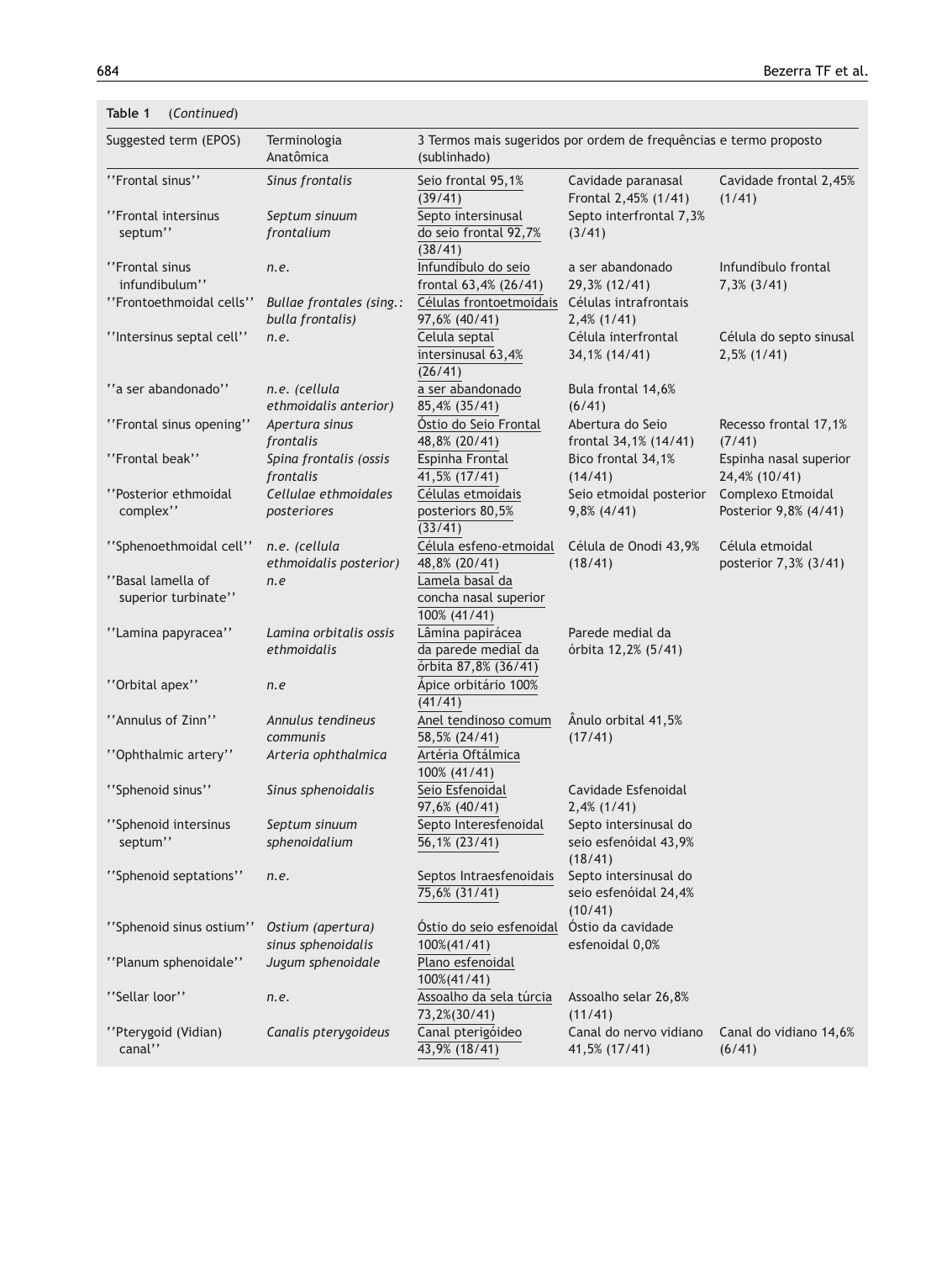**Table 1** (*Continued*)

| Suggested term (EPOS)                                 | Terminologia<br>Anatômica                                                      | (sublinhado)                                             | 3 Termos mais sugeridos por ordem de frequências e termo proposto   |                                                              |
|-------------------------------------------------------|--------------------------------------------------------------------------------|----------------------------------------------------------|---------------------------------------------------------------------|--------------------------------------------------------------|
| "Foramen rotundum"                                    | Foramen rotundum                                                               | Forame redondo<br>100% (41/41)                           |                                                                     |                                                              |
| ''Lateral recess of<br>sphenoid sinus"                | n.e.                                                                           | Recesso lateral do<br>seio esfenoidal 100%<br>(41/41)    |                                                                     |                                                              |
| "Optic nerve tubercle"                                | Tuberculum nervi<br>optici                                                     | Tubérculo do nervo<br>óptico 97,6%(40/41)                | Proeminência óssea do<br>nervo óptico 2,4%<br>(1/41)                |                                                              |
| "Optic nerve canal"                                   | Canalis opticus                                                                | Canal do nervo óptico<br>100%(41/41)                     |                                                                     |                                                              |
| "Carotid artery bulge"                                | n.e. Proeminência da<br>artérica carótida                                      | Proeminência da<br>artéria carótida<br>92,7% (38/41)     | Proeminência óssea da<br>artéria carótida interna<br>$2,4\%$ (1/41) | Proeminência da<br>artéria carótida 2,4%<br>(1/41)           |
| "Optico-carotid recess"                               | n.e.                                                                           | Recesso óptico-<br>carotídeo 100%(41/41)                 |                                                                     |                                                              |
| ''Lateral<br>craniopharyngeal<br>(Sternberg ś) canal" | n.e.                                                                           | Canal lateral crânio-<br>faríngeo 56,1% (23/41)          | Canal de Sternberg<br>41,5% (17/41)                                 | Canal crânio-faríngeo<br>lateral 2,4% (1/41)                 |
| "Sphenoid rostrum"                                    | Rostrum sphenoidale                                                            | Rostro do seio<br>esfenoidal 100%(41/41)                 | Rostro da cavidade<br>esfenoidal 0,0%                               |                                                              |
| "Vomerovaginal canal"                                 | Canalis<br>vomerovaginalis                                                     | Canal vomero-vaginal<br>97,6% (40/41)                    | Canal vomerovaginal<br>$2,4%$ (1/41)                                |                                                              |
| "Palatovaginal canal"                                 | Canalis palatovaginalis                                                        | Canal palato-vaginal<br>95,1% (39/41)                    | canal palatoesfenoidal<br>2,45% (1/41)                              | Canal palatovaginal<br>2,45% (1/41)                          |
| "Anterior cranial fossa"                              | Fossa cranii anterior                                                          | Fossa craniana anterior<br>75,6% (31/41)                 | Fossa anterior do<br>crânio 24,4% (10/41)                           | Superfície anterior da<br>base do crânio 0,0%                |
| "Olfactory fossa"                                     | n.e                                                                            | Fossa olfatória 70,7%<br>(29/41)                         | Área Olfatória 19,5%<br>(8/41)                                      | Goteira olfatória 9,8%<br>(4/41)                             |
| "Cribriform plate"                                    | Lamina cribrosa (ossis<br>ethmoidalis)                                         | Lâmina cribriforme<br>53,7% (22/41)                      | Placa cribriforme 29,3%<br>(12/41)                                  | Lâmina crivosa 17,1%<br>(7/41)                               |
| "Cribriform foramina"                                 | Foramina cribrosa                                                              | Forames cribriformes<br>58,5% (24/41)                    | Forames crivosos<br>22%(9/41)                                       | Lâmina cribriforme<br>$9,8\%$ (4/41)                         |
| "Lateral lamella of<br>cribriform plate"              | n.e.                                                                           | Lamela lateral da<br>lâmina cribriforme<br>58,5% (24/41) | Lamela lateral da Placa<br>Cribiforme 24,4%<br>(10/41)              | Lamela lateral da<br>lâmina crivosa<br>$17,1\frac{8}{7}/41)$ |
| "Ethmoidal roof"                                      | n.e.                                                                           | Teto do etmóide 61%<br>(25/41)                           | Fóvea etmoidal 34,1%<br>(14/41)                                     | Fóvea etmoidal do osso<br>frontal 4,9% (2/41)                |
| "Crista galli"                                        | Crista galli                                                                   | Crista galli 95,1%<br>(39/41)                            | Processo etmoidal 4,9%<br>(2/41)                                    |                                                              |
| ''Pneumatized crista<br>galli"                        | n.e.                                                                           | Crista galli<br>pneumatizada 95,1%<br>(39/41)            | Processo etmoidal<br>pneumatizada 4,9%<br>(2/41)                    |                                                              |
| "Foramen caecum"                                      | Foramen caecum                                                                 | Foramen cego 75,6%<br>(31/41)                            | Foramen cecum 24,4%<br>(10/41)                                      |                                                              |
| "Middle cranial fossa"                                | Fossa cranii media                                                             | Fossa craniana media<br>80,5% (33/41)                    | Fossa media do crânio<br>$14,6\%$ (6/41)                            | Fossa media 4,9%<br>(2/41)                                   |
| "Sella (turcica)"                                     | Sella turcica                                                                  | Sela túrcica 92,7%<br>(38/41)                            | Sela turca 4,9% (2/41)                                              | Fossa pituitária 2,4%<br>(1/41)                              |
| "Tuberculum sellae"                                   | Tuberculum sellae                                                              | Tubérculo selar<br>65,9% (27/41)                         | Tubérculo da sela<br>34,1% (14/41)                                  |                                                              |
| "Dorsum sellae"                                       | Dorsum sellae                                                                  | Dorso selar 58,5%<br>(24/41)                             | Dorso da sela 41,5%<br>(17/41)                                      | Dorsum sellae 0,0%                                           |
| "Anterior clinoid<br>process''                        | Processus clinoideus<br>anterior (plur.:<br>processus clinoidei<br>anteriores) | Processo clinóide<br>anterior 92,7% (38/41)              | Clinóide anterior 7,3%<br>(3/41)                                    |                                                              |